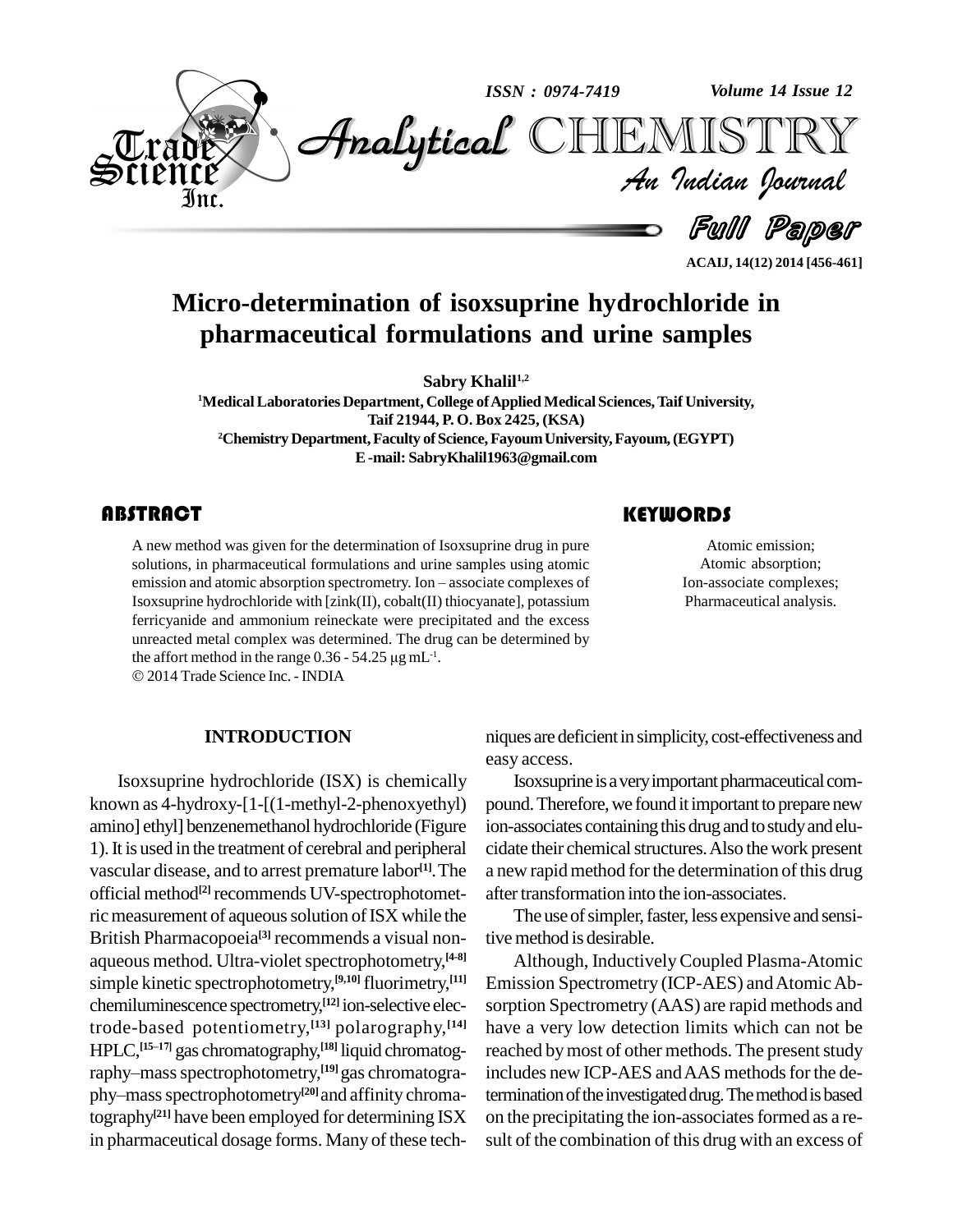# Full Paper





 $[Zn(SCN)<sub>4</sub>]<sup>2</sup>$ ,  $[Co(SCN)<sub>4</sub>]<sup>2</sup>$ ,  $[Fe(CN)<sub>6</sub>]$ <sup>3</sup> and Aldrich  $[Cr(NH<sub>3</sub>)<sub>2</sub>(SCN)<sub>4</sub>]$ <sup>1</sup>. The equilibrium concentration of Emi the metal ion present as the soluble inorganic complex ion in the supernatant solution was determined using atomic emission and absorption.

### **MATERIALSAND METHODS**

Doubly-distilled water and analytical grade reagents were used in the preparation of all solutions. Isox suprine was obtained from Sigma Chemical Co. USA. Duvadilan tablets containing (10 mg Isoxsuprine hy drochloride / tablet) as pharmaceutical produuct of Solvay, India and Myprox tablets containing (20 mg Isoxsuprine hydrochloride / tablet) manufactured by Vista Pharmaceuticals, Limited, Solitaire, India were purchased from local market. Zinc(II) sulfate, cobalt(II)chloride, potassium thiocyanate, potassium ferricyanide and ammonium reineckate were from BDH Chemicals(UK).

#### **Apparatus**

The pH of the solutions was measured using an Orion Research Model 701A digital pH-meter. Inductively coupled plasma atomic emission measurements were carried out using ICPE- 9000 ShimaIspu plasma atomic emission spectrometer and atomic absorption measurements were made on AA-6650 ShimaIspu atomic absorption spectrophotometer.Conductimetric measurements were carried out using conductivity measuring bridge type M.C.3 model EBB/10 ( $K_{cell} = 1$ ); [Chertsey, Surry, England]. The IR absorption spectra<br>were obtained by applying the KBr disk technique us-<br>ing a Pye Unicam SP – 300 infrared spectrometer. were obtained by applying the KBr disk technique us-

#### **Preparation of the standard solutions**

Standard solutions of zinc, chromium and cobalt were prepared by weighing 1.0 g of a high-purity sample (chromium shot, zinc and cobalt metals, respectively), transferring it to a 1-litermeasuring flask and then adding 50 ml of concentrated HNO<sub>3</sub>. After complete dissolution, the solution was filled to the mark with distilled water. The 1000 μg mL-1 solution was stored in solution, the solution was filled to the mark with displastic bottles which had been presoaked in dilute  $\mathrm{HNO}_3$ . The solutions were stable for approximately one year. Standard solution of iron was obtained from Aldrich.

#### **Emission and absorption measurements**

Analytical Parameters for the Measurement of Zn,Cr,Co and Fe Using ICP-AES are listed inTABLE 1. Using AAS the Co (II) was measured at wavelength 240.7 nm, slit 0.2 nm, relative noise 1.0, sensitivity 1. Using AAS the Co (II) was measured at wavelength 240.7 nm, slit 0.2 nm, relative noise 1.0, sensitivity 0.018  $\mu$ g mL<sup>-1</sup> and linear range 1.0  $\mu$ g mL<sup>-1</sup> and Zn(II) 0.018 µg mL<sup>-1</sup>and linear range 1.0 µg mL<sup>-1</sup> and Zn(II)<br>was measured at wavelength 213.9 nm, slit 0.7 nm,<br>relative noise 1.0, sensitivity 0.018 µg mL<sup>-1</sup>and linear was measured at wavelength 213.9 nm, slit 0.7 nm, relative noise 1.0, sensitivity 0.018  $\mu$ g mL<sup>-1</sup> and linear was measured at wavelength 213.9 nm, slit 0.7 nm,<br>relative noise 1.0, sensitivity 0.018  $\mu$ g mL<sup>-1</sup>and linear<br>range 1.0  $\mu$ g mL<sup>-1</sup>. The instruments were equally adequate for present purposes and were used according to availability.The atomic spectrometrywas calibrated as in the previously reported work<sup>[22-24]</sup>.

### **Determination** of solubility of the **ion** – associates

was filtered into a dry beaker (rejecting the first few ml *Inst* rew mi<br>*i* of the metal<br>*i I* Hence, the<br>*I* ISTRY<br>*I Indian Quarual* Analytical and a dry better (rejecting the motion in The solid ion-associate was added in excessto a solution of the optimum pH and ionic strength. The solution wasshaken for 4-6 hours and left to stand for a weak to attain equilibrium.Then the saturated solution ion present in the form of a soluble inorganic complex was measured using atomic spectrometry. Hence, the solubility (S) of the precipitate was evaluated, from which

CHEMISTRY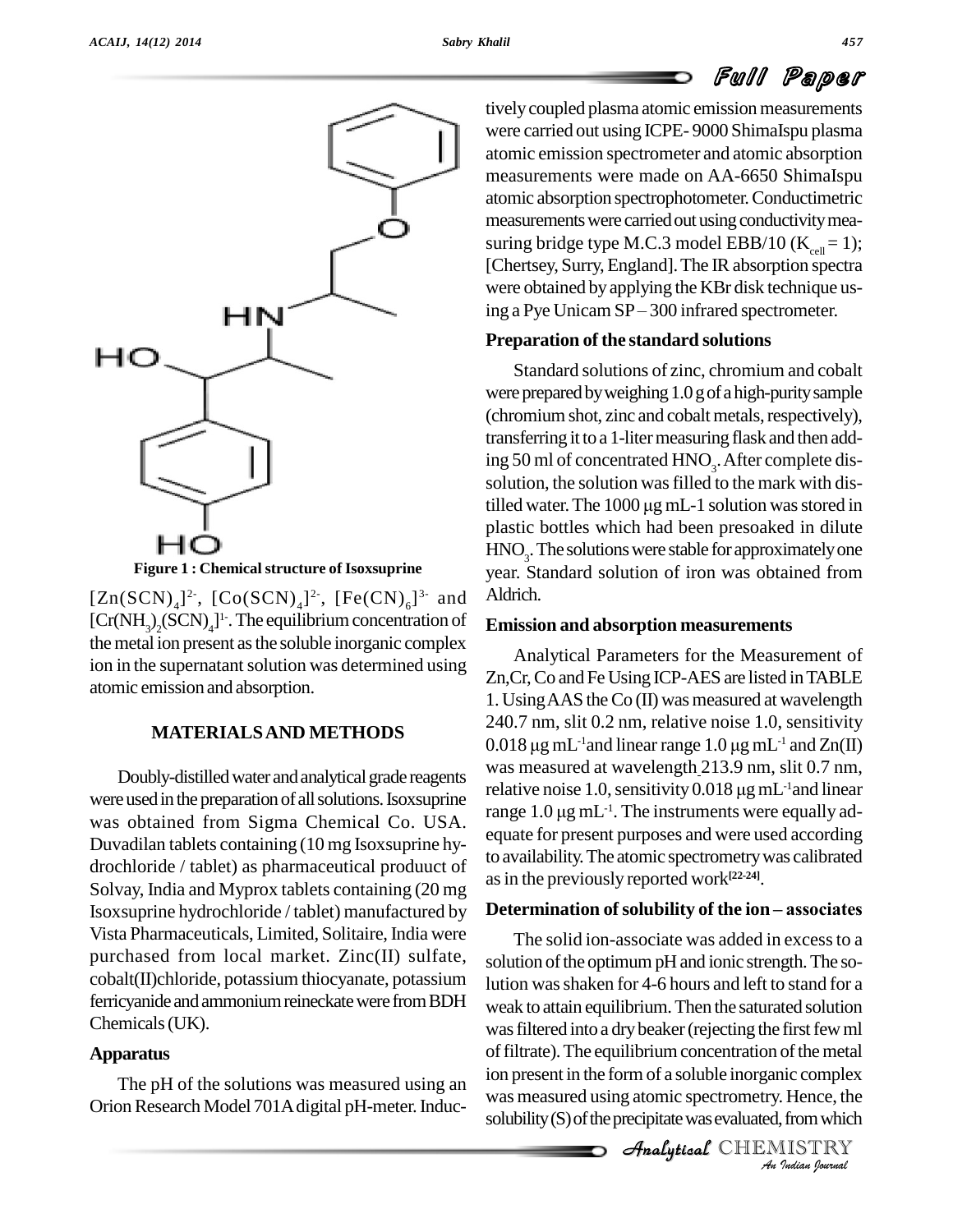| TABLE 1 : Analytical parameters for the emission measurement of Cr, Zn, Co and Fe Using ICP-AES |            |       |          |        |              |            |                         |
|-------------------------------------------------------------------------------------------------|------------|-------|----------|--------|--------------|------------|-------------------------|
|                                                                                                 | Wavelength |       | Plasma   | DL     | <b>LDR</b>   | <b>BEC</b> | <b>RSD</b> x <b>BEC</b> |
| <b>Element</b>                                                                                  | (nm)       | Order | position | (mg/L) | (mg/L)       | (mg)       | (%)                     |
| Cr                                                                                              | 267.71     | 84    |          | 0.01   | $0.1 - 1000$ | 0.4        | $7 \times 0.7$          |
| Zn                                                                                              | 206.20     | 109   |          | 0.01   | $0.1 - 1000$ | 0.3        | $10 \times 0.9$         |
| Co                                                                                              | 236.37     | 95    |          | 0.02   | $0.2 - 1000$ | 0.8        | $1 \times 0.7$          |
| Fe                                                                                              | 248.30     | 90    |          | 0.01   | $0.1 - 1000$ | 0.2        | 1 x 0.7                 |

Note. DL, detection limit; LDR, linear dynamic range; BEC, background equivalent concentration; RSD, relative standard  $\frac{1000}{1000}$ <br>Note. DL, detection limit; LDR, linear dynamic range; BEC, background equivalent concentration; R<br>deviation. For all elements: state, ion; entrance slits, 50 x 300 µm; exit slits, 100 x 300 µm

the solubility product of the ion-associate was calculated.

#### **Conductometric measurements**

The stoichiometry of the ion-associates was elucidated also by conductometric titrations<sup>[25]</sup>of the drugs <sup>7</sup> with  $[Zn(SCN)<sub>4</sub>]<sup>2</sup>$ ,  $[Co(SCN)<sub>4</sub>]<sup>2</sup>$ ,  $[Fe(CN)<sub>6</sub>]<sup>3</sup>$  and rations  $[Cr(NH<sub>3</sub>)<sub>2</sub>(SCN)<sub>4</sub>]$ <sup>1</sup> solutions.

#### **Analytical determination of isoxsuprine in aque oussolutions**

Aliquots (0.03 - 4.5 mL) of 0.001 mol  $L^1$  drug solutions were quantitatively transferred to  $25$  mL volu-<br>patients after  $4-8$  hours of taking dose. In all cases the metric flasks. To each flask 1.0 mL of 0.01 mol L standard solution of  $[Zn(SCN)<sub>4</sub>]^2$ ,  $[Co(SCN)<sub>4</sub>]^2$ , m  $[Fe(CN)<sub>6</sub>]$ <sup>3-</sup> and  $[Cr(NH<sub>3</sub>)<sub>2</sub>(SCN)<sub>4</sub>]$ <sup>1</sup>- was added and proced the volume was completed to the mark with the aque ous solutions of the optimum pH and ionic strength (prepared from HCl and NaOH). The solutions were shaken well and left to stand for 15 min then filtered through Whatman  $P/S$  paper (12.5 cm). The equilibrium metal ion concentration in the filtrate was determined using ICP-AES orAAS. The consumed metal ion (Zn,Cr, Co or Fe) in the formation of ion-associates was calcu-

lated, and the drug concentration was determined indirectly.

#### **Analytical determination of isoxsuprine in phar maceutical preparations and urine samples**

<sup>-1</sup> drug respectively. Urine samples were obtained from 25 <sup>-1</sup> tablets and urine samples were analyzed at the opti-The Isox suprine - containing pharmaceutical preparations(Duvadilan 10 mg and Myprox 20 mg tablets) were successfully assayed using the present method. Sampling were made by grinding (20 and 10 tablets), respectively then taking 1.75 - 45.25 and 4.25 - 49.50 µg / ml of Duvadilan 10 mg and Myprox 20 mg tablets,<br>respectively. Urine samples were obtained from 25<br>patients after 4 – 8 hours of taking dose. In all cases the mum condition solution applying the above described procedure.

#### **RESULTSAND DISCUSSION**

The results of elemental analysis  $(TABLE2)$  of the produced solid ion associates reveal that two Isoxsuprineinium cations form ion associates with one  $[Zn(SCN)<sub>4</sub>]<sup>2-</sup>$  or  $[Co(SCN)<sub>4</sub>]<sup>2-</sup>$  and three  $[Fe(CN)<sub>6</sub>]<sup>3-</sup>$ , while only one isoxsuprinium cation combines with

| Ion-associate composition                                                        | m. p. <sup>0</sup> c | Molar<br>ratio | Color |                  |                | % Found (calculated) C H N Metal<br>(Zn, Cr, Co or Fe) |                |
|----------------------------------------------------------------------------------|----------------------|----------------|-------|------------------|----------------|--------------------------------------------------------|----------------|
| $(C_{18} H_{23} NO_3)$ <sub>2</sub> [Zn(SCN) <sub>4</sub> ]                      | 246                  | 2:1            | white | 45.44<br>(45.41) | 4.35<br>(4.32) | 7.95<br>(7.89)                                         | 6.18<br>(6.13) |
| $(C_{18} H_{23} NO_3)_2 [Co (SCN)_4]$                                            | 325                  | 2:1            | blue  | 45.80<br>(45.76) | 4.39<br>(4.33) | 8.01<br>(7.96)                                         | 5.44<br>(5.39) |
| $(C_{18} H_{23} NO_3)$ [ Cr (NH <sub>3</sub> ) <sub>2</sub> (SCN) <sub>4</sub> ] | 342                  | 1:1            | pink  | 37.84<br>(37.79) | 4.16<br>(4.11) | 14.05<br>(14.01)                                       | 7.45<br>(7.39) |
| $(C_{18} H_{23} NO_3)_3$ [Fe $(CN)_0$ ]                                          | 380                  | 3:1            | brown | 53.32<br>(53.29) | 1.70<br>(1.67) | 9.33<br>(9.26)                                         | 4.15<br>(4.11) |

**TABLE 2 : Elemental analysis, composition and some physical properties ofIsoxsuprine ion - associates**

Full Paper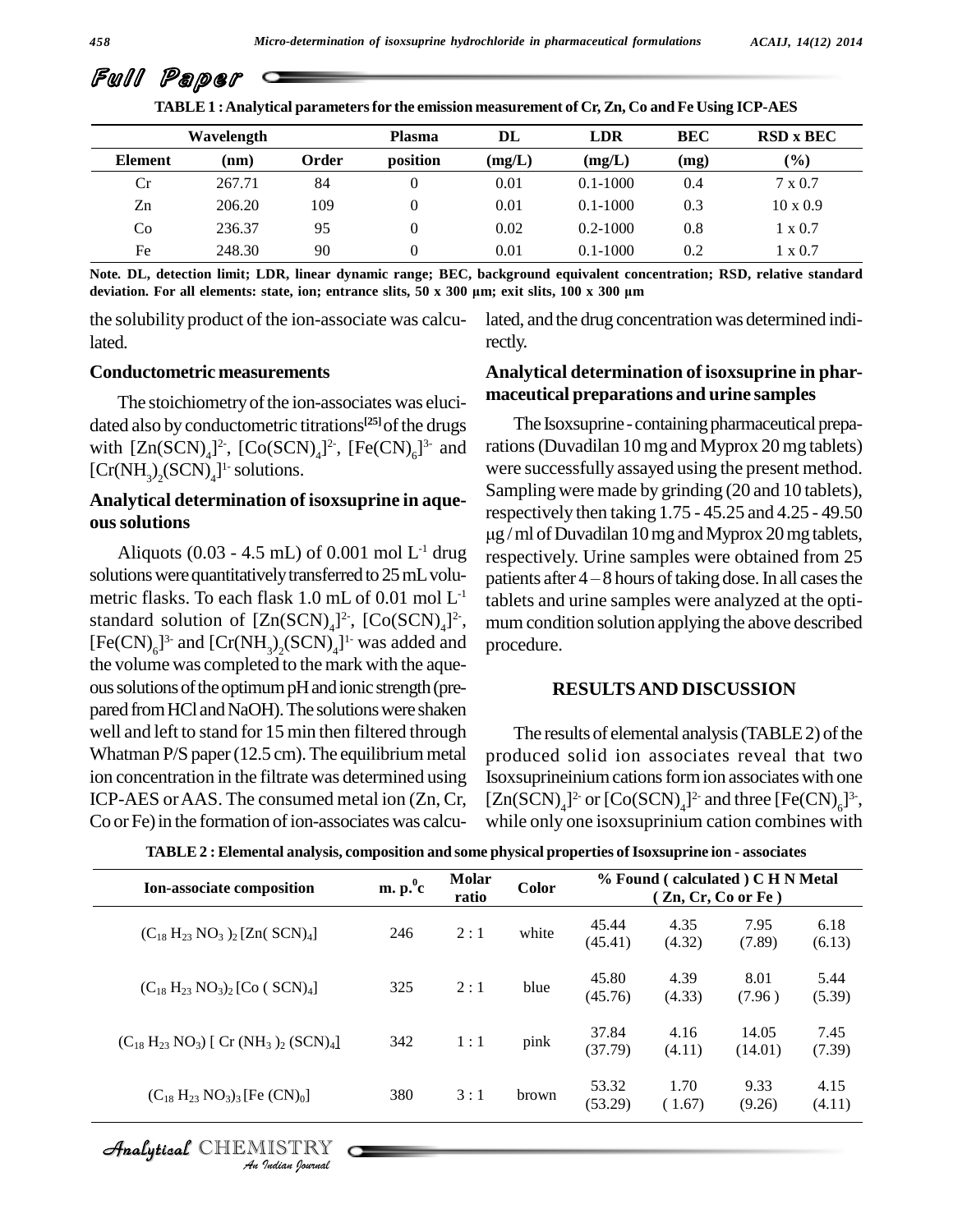# Full Paper

 $[Cr(NH<sub>3</sub>)<sub>2</sub>(SCN)<sub>4</sub>]$ <sup>1</sup> to form a 1:1 ion associate. These TABL results are comparable to the previously reported re-**[26-28]**.

Conductometric titrations of the investigated inorganic complexeswith Isp HCl were performed to give insight into the stoichiometric compositions of the ionassociates formed in solutions. In case of ion associates with  $[Zn(SCN)<sub>4</sub>]<sup>2</sup>$  or  $[Co(SCN)<sub>4</sub>]<sup>2</sup>$ , the characteristic curves break at a molecular ratio ([Isp] /  $[x]^{n}$ )

**TABLE 3 : Solubility and solubility product of Isoxsuprine strength (µ) values ate <sup>25</sup> ion-associates at their optimum conditions of pH and ionic**

| strength (µ) values ate 25° C                                                   |                           |                      |          |  |  |
|---------------------------------------------------------------------------------|---------------------------|----------------------|----------|--|--|
| Isp-Ion – associate                                                             | $\mathbf{p}^{\mathbf{H}}$ | $\mu$ p <sup>S</sup> | pk<br>SD |  |  |
| $(C_{18} H_{23} NO_3)$ , [Zn (SCN) <sub>4</sub> ]                               | 5.00.7                    | 10.20                | 29.99    |  |  |
| $(C_{18} H_{23} NO_3)$ , [Co (SCN) <sub>4</sub> ]                               | 6.006                     | 10.14                | 29.84    |  |  |
| $(C_{18} H_{23} NO_3)$ [Cr (NH <sub>3</sub> ) <sub>2</sub> (SCN) <sub>4</sub> ] | 3.00.5                    | 11.61                | 23.88    |  |  |
| $(C_{18} H_{23} NO_3)$ 3 [Fe(CN) <sub>6</sub> ]                                 | 4.00.6                    | 9.36                 | 36.03    |  |  |
|                                                                                 |                           |                      |          |  |  |

 $\mathbf{p}^{\mathrm{s}}$  **: -log** solubility;  $\mathbf{p}^{\mathrm{k}}_{\mathrm{sp}}$  **: -log** solubility product

**TABLE4 : Determination ofIsoxsuprine in aqueoussolutions, pharmaceutical preparations and urine samples by ICP-AES andAAS**

| <b>Sample</b>                                       | <b>Amount taken</b> | <b>Mean recovery</b> | <b>Mean RSD</b> |  |
|-----------------------------------------------------|---------------------|----------------------|-----------------|--|
| Using [ Zn $(SCN)_4$ ] <sup>2-*</sup>               | $(\mu g)$           | ( %)                 | ( %)            |  |
|                                                     |                     |                      |                 |  |
| Pure Isp solution                                   | $0.36 - 54.25$      | 99.96                | 0.7             |  |
| Duvadilan tablets <sup>a</sup> (10 mg Isp / tablet) | $1.75 - 45.25$      | 99.93                | 0.6             |  |
| Myprox tablets <sup>b</sup> (20 mg Isp / tablet)    | $4.25 - 49.50$      | 99.94                | 0.7             |  |
| Urine after 4 hs                                    | $16.35 - 47.25$     | 99.92                | 0.6             |  |
| Urine after 8 hs                                    | $28.25 - 46.50$     | 99.96                | 0.5             |  |
| Using $[Co(SCN)4]^{2-*}$                            |                     |                      |                 |  |
| Pure Isp solution                                   | $0.36 - 54.25$      | 99.95                | 0.5             |  |
| Duvadilan tablets <sup>a</sup> (10 mg Isp / tablet) | $1.75 - 45.25$      | 99.94                | 0.6             |  |
| Myprox tablets <sup>b</sup> (20 mg Isp / tablet)    | $4.25 - 49.50$      | 99.93                | 0.7             |  |
| Urine after 4 hs                                    | $16.35 - 47.25$     | 99.92                | 0.5             |  |
| Urine after 8 hs                                    | $28.25 - 46.50$     | 99.98                | 0.5             |  |
| Using $[ Zn(SCN)4 ]^{2^{-**}}$                      |                     |                      |                 |  |
| Pure Isp solution                                   | $0.36 - 54.25$      | 98.96                | 0.7             |  |
| Duvadilan tablets <sup>a</sup> (10 mg Isp / tablet) | $1.75 - 45.25$      | 98.94                | 0.5             |  |
| Myprox tablets <sup>b</sup> (20 mg Isp / tablet)    | $4.25 - 49.50$      | 98.95                | 0.6             |  |
| Urine after 4 hs                                    | $16.35 - 47.25$     | 98.93                | 0.5             |  |
| Urine after 8 hs                                    | $28.25 - 46.50$     | 98.92                | 0.5             |  |
| Using [ $Cr(NH_3)_2 (SCN)_4$ ] <sup>1-*</sup>       |                     |                      |                 |  |
| Pure Isp solution                                   | $0.36 - 54.25$      | 99.72                | 0.5             |  |
| Duvadilan tablets <sup>a</sup> (10 mg Isp / tablet) | $1.75 - 45.25$      | 99.65                | 0.6             |  |
| Myprox tablets <sup>b</sup> (20 mg Isp / tablet)    | $4.25 - 49.50$      | 99.83                | 0.7             |  |
| Urine after 4 hs                                    | $16.35 - 47.25$     | 99.74                | 0.5             |  |
| Urine after 8 hs                                    | $28.25 - 46.50$     | 99.86                | 0.6             |  |
| Using [ $\text{Fe(CN)}_{6}$ ] <sup>3-*</sup>        |                     |                      |                 |  |
| Pure Isp solution                                   | $0.36 - 54.25$      | 100.06               | 0.5             |  |
| Duvadilan tablets $a(10 \text{ mg Isp / tablet})$   | $1.75 - 45.25$      | 100.07               | 0.6             |  |
| Myprox tablets <sup>b</sup> (20 mg Isp / tablet)    | $4.25 - 49.50$      | 100.05               | 0.7             |  |
| Urine after 4 hs                                    | $16.35 - 47.25$     | 100.06               | 0.5             |  |
| Urine after 8 hs                                    | $28.25 - 46.50$     | 100.08               | 0.6             |  |

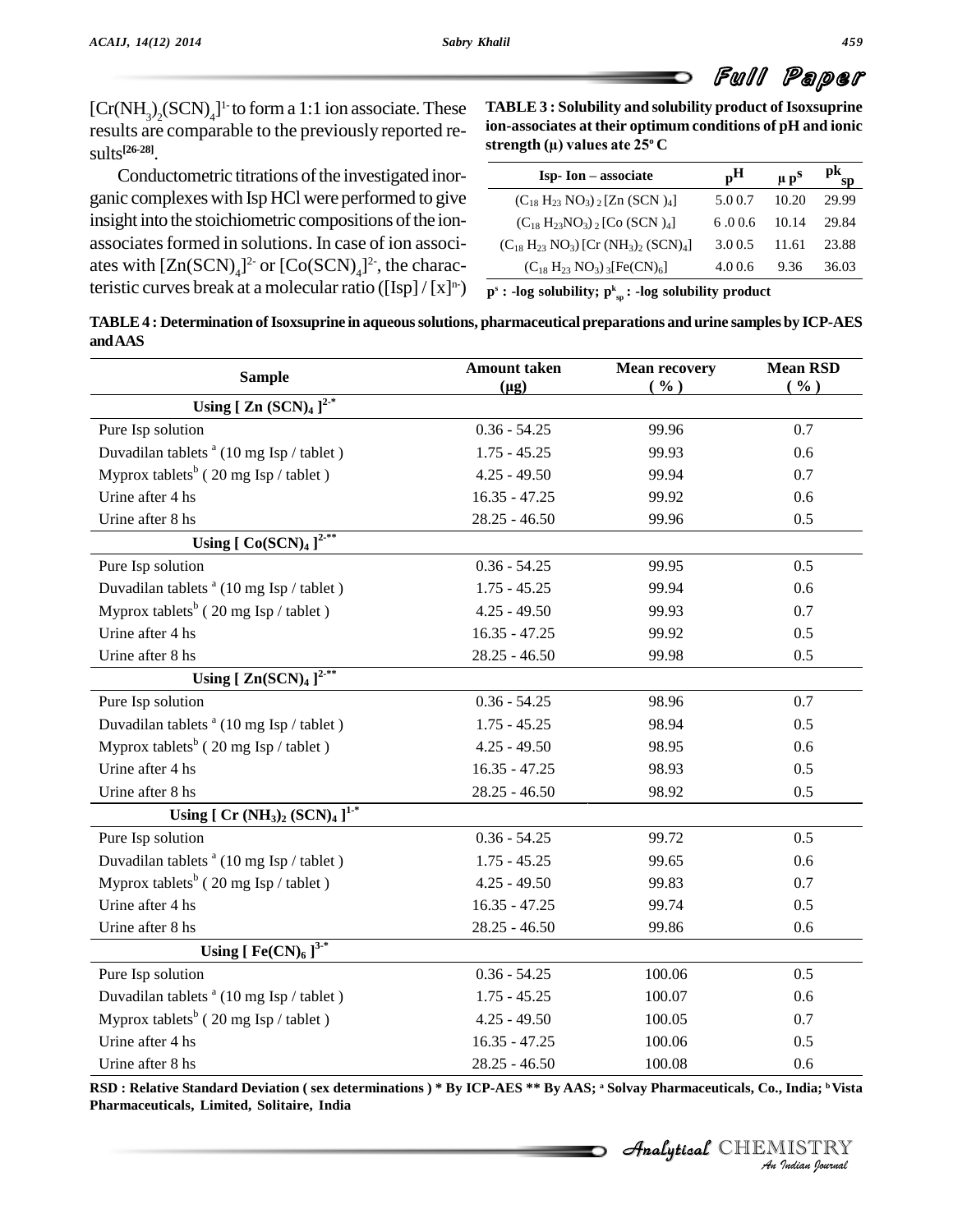# Full Paper

of about 2, confirming the formation of 2:1 (Isp :  $x^2$ ) ion associates but in the case of the reineckate anion where the curve exhibits a sharp break at the 1:1 molecular ratio and in the case of  $[Fe(CN)<sub>6</sub>]$ <sup>3</sup> anion the that it curve exhibits a sharp break at the 3:1 molecular ratio. The results obtained coincide with the elemental analysis of the precipitated ion-associates.

The optimum pH and ionic strength values (TABLE 3) have been elucidated by determining the solubility of the ion-associates in HCl-NaOH solutions of different pH values and ionic strengths.The best were those ex hibiting lowest solubility values.

#### **Analytical determination of isoxsuprine in aque ous solutions, pharmaceutical preparations and urine samples**

Isoxsuprine HClwas determined preciselyand ac curately in aqueous solutions at their optimum conditions of pH and ionic strength (TABLE 4), in pharmaceutical preparations and urine samples using the present method.The results given inTABLE 4 reveal that re coveries were in the range 98.92 - 100.08 %, reflecting the high accuracy in addition to the high precision indicated by the very low values of the relative stan dard deviation.

Generally, the present method is as good as those dard deviation.<br>
Generally, the present method is as good as those ing the reported before where,  $0.36 - 54.25 \mu g \text{ mL}^{-1}$  solutions of Isoxsuprine using  $[Zn(SCN)<sub>4</sub>]^2$ ,  $[Co(SCN)<sub>4</sub>]^2$ , su  $[Fe(CN)<sub>6</sub>]$ <sup>3-</sup> and  $[Cr(NH<sub>3</sub>)<sub>2</sub>(SCN)<sub>4</sub>]$ <sup>1-</sup> was determined, respectively, which means that this method is applicable over a wider concentration range than that of the previously reported Spectrophotometric methods, <sup>[7,8]</sup> where<br>Isox suprine was determined in the ranges 20-100 and Medic<br>1.4-21 $\mu$ g mL<sup>-1</sup>, respectively and the Simple Kinetic work Isoxsuprine was determined in the ranges 20-100 and <sup>-1</sup>, respectively and the Simple Kinetic  $w_{\text{ork}}$ Spectrometric methods **[9,10]** in which Isoxsuprine was  $1.4-21\mu\text{g m}$ L<sup>-1</sup>, respectively and the Simple Kinetic work<br>Spectrometric methods<sup>[9,10]</sup> in which Isox suprine was<br>determined in the ranges  $0.5-4$  and  $2-20\mu\text{g m}$ L<sup>-1</sup>, respectively.

(TABLE 4) that these excipiences do not interfere. In pharmaceutical analysis it is important to test the selectivity toward the excipiences and the fillers added to the pharmaceutical preparations. Fortunately, such materials mostly do not interfere. It is clear from the [2] results obtained for the pharmaceutical preparations

*Indian*<br>*Indian*<br>*Indian*<br>*I*ndian *Iournal*<br>*Indian Journal* In order to establish whether the proposed method exhibits anyfixed or proportional bias, a simple linear regression **[29]** of observed drug concentration against

CHEMISTRY

 $2^2$ ) the theoretical values (five points) was calculated. The the theoretical values (five points) was calculated. The<br>student's *t-test<sup>[29]</sup>* (at 95% confidence level) was applied to the slope of the regression line which showed that it did not differ significantly from the ideal value of unity. Hence, it can be concluded that there are no systematic differences between the determination and the true concentration over a wide range. The standard deviations(SD) can be considered satisfactoryat least for the level of concentrations examined.

#### **CONCLUSION**

The present method is as good as those reported The present method is as good as those reported<br>before where,  $0.36 - 54.25 \mu g \text{ mL}^{-1}$  solution of Isoxsuprine using  $[Zn(SCN)<sub>4</sub>]<sup>2</sup>$ ,  $[Co(SCN)<sub>4</sub>]<sup>2</sup>$ ,<br>[Fe(CN)<sub>6</sub>]<sup>3-</sup> and  $[Cr(NH<sub>3</sub>)<sub>2</sub>(SCN)<sub>4</sub>]$ <sup>1</sup> were deter- $[Fe(CN)<sub>6</sub>]$ <sup>3-</sup> and  $[Cr(NH<sub>3</sub>)<sub>2</sub>(SCN)<sub>4</sub>]$ <sup>1</sup> were determined, respectively, which means that this method is applicable over a wider concentration range than that of the previously reported Spectrophotometric meth ods, **[7,8]**where Isoxsuprinewas determined inthe ranges of the previously reported Spectrophotometric meth-<br>ods,<sup>[7,8]</sup> where Isoxsuprine was determined in the ranges<br>20-100 and 1.4-21µg mL<sup>-1</sup>, respectively and the Simple Kinetic Spectrometric methods<sup>[9,10]</sup> in which Isoxsuprine 20-100 and 1.4-21 $\mu$ g mL<sup>-1</sup>, respectively and the Simple<br>Kinetic Spectrometric methods<sup>[9,10]</sup> in which Isox suprine<br>was determined in the ranges 0.5-4 and 2-20 $\mu$ g mL<sup>-1</sup>,  $\cdot^{-1}$ , respectively.

Although the present method is more time consuming than some other methods, it exhibits fair sensitivity and accuracy. Moreover, the reproducibility of the results is superior to those obtained with other methods.

#### **ACKNOWLEDGEMENTS**

The Authors wish to thank College of Applied Medical Sciences - Taif University for supporting this work.

#### **REFERENCES**

- **[1]** J.E.F.Reynolds (Ed); Martindale, The Extra Phar macopoeia, 31st Edition, The Pharmaceutical Press, London **(1996)**.
- **[2]** The United States Pharmacopoeia XXI, National Formulary 19, Rockville, USP Convention, USA, 577 **(1984)**.
- [3] British Pharmacopoeia, Her Majesty's Stationary Office, London, **1**, 321 **(1988)**.
- **[4]** R.Bryant, D.E.Mantle, D.L.Timma, D.S.Yoder; J.Pharm.Sci., **57**, 658 **(1968)**.